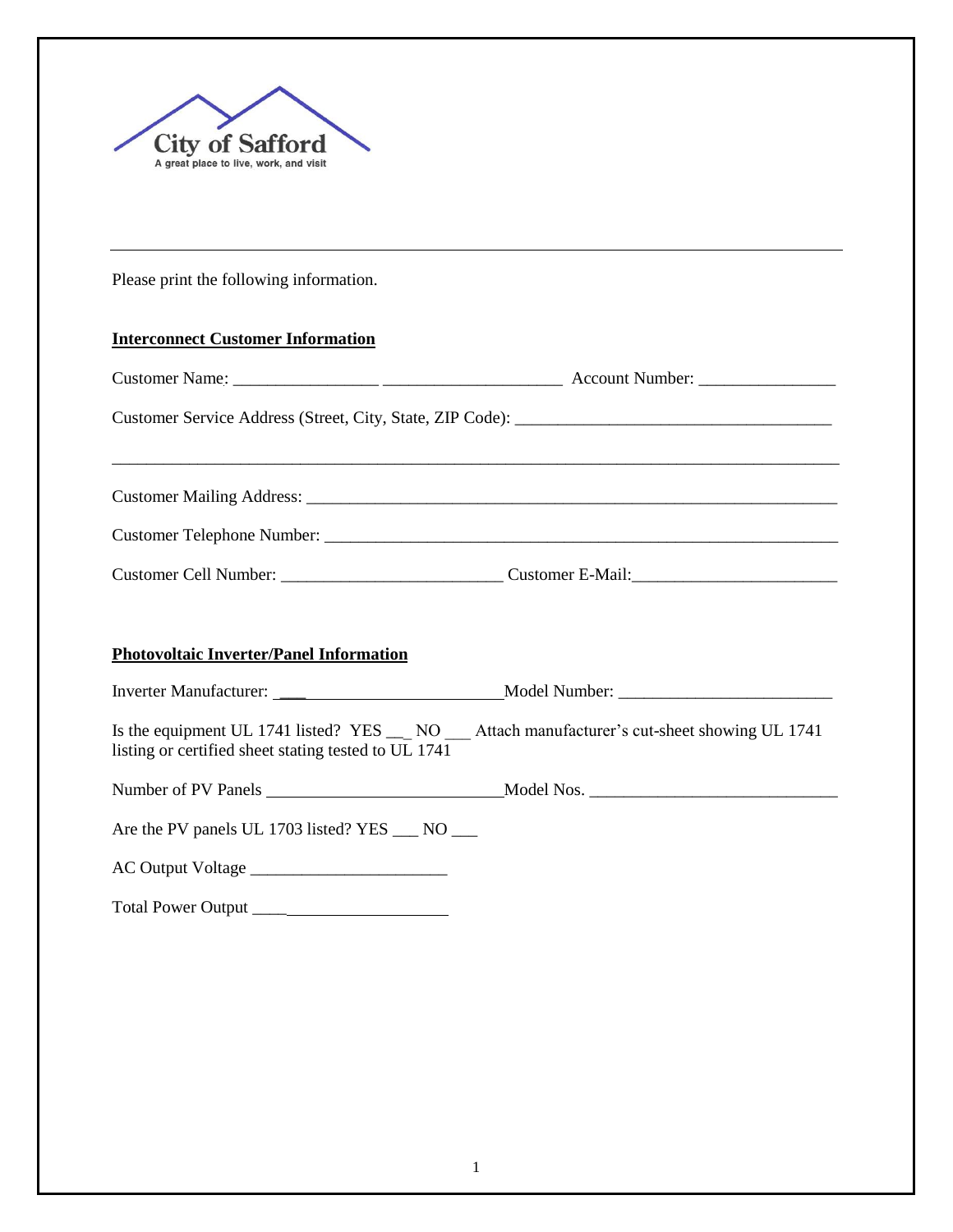

## **System Performance and Solar Array Data**

Max. Power Output (Watts): \_\_\_\_\_\_\_\_\_\_\_\_\_\_\_\_\_ Max. Power Voltage(Volts): \_\_\_\_\_\_\_\_\_\_\_\_\_\_\_\_\_\_\_\_

Max. Power Current (Amps): \_\_\_\_\_\_\_\_\_\_\_\_\_\_\_\_\_\_\_\_\_\_\_\_ Does Inverter Disconnect Properly?: \_\_\_\_\_\_\_\_\_\_\_\_\_\_\_\_\_\_

# **Miscellaneous System Design Information**

Is a gate code(s) necessary for access to the property and/or community? If yes, please provide\_\_\_\_\_\_\_\_\_\_\_\_\_\_\_

Will the system utilize a supply (line) side tap per NEC 690.64(A)?

Will the system consist of two or more power sources (PV, Wind, Emergency generator, etc.)?

Is this a system expansion that only adds panels?\_\_\_\_\_\_\_

Other information contractor or engineer believe will be important, i.e., proposed exceptions

\_\_\_\_\_\_\_\_\_\_\_\_\_\_\_\_\_\_\_\_\_\_\_\_\_\_\_\_\_\_\_\_\_\_\_\_\_\_\_\_\_\_\_\_\_\_\_\_\_\_\_\_\_\_\_\_\_\_\_\_\_\_\_\_\_\_\_\_\_\_\_\_\_\_\_\_\_\_\_\_\_\_\_\_

\_\_\_\_\_\_\_\_\_\_\_\_\_\_\_\_\_\_\_\_\_\_\_\_\_\_\_\_\_\_\_\_\_\_\_\_\_\_\_\_\_\_\_\_\_\_\_\_\_\_\_\_\_\_\_\_\_\_\_\_\_\_\_\_\_\_\_\_\_\_\_\_\_\_\_\_\_\_\_\_\_\_\_\_

\_\_\_\_\_\_\_\_\_\_\_\_\_\_\_\_\_\_\_\_\_\_\_\_\_\_\_\_\_\_\_\_\_\_\_\_\_\_\_\_\_\_\_\_\_\_\_\_\_\_\_\_\_\_\_\_\_\_\_\_\_\_\_\_\_\_\_\_\_\_\_\_\_\_\_\_\_\_\_\_\_\_\_\_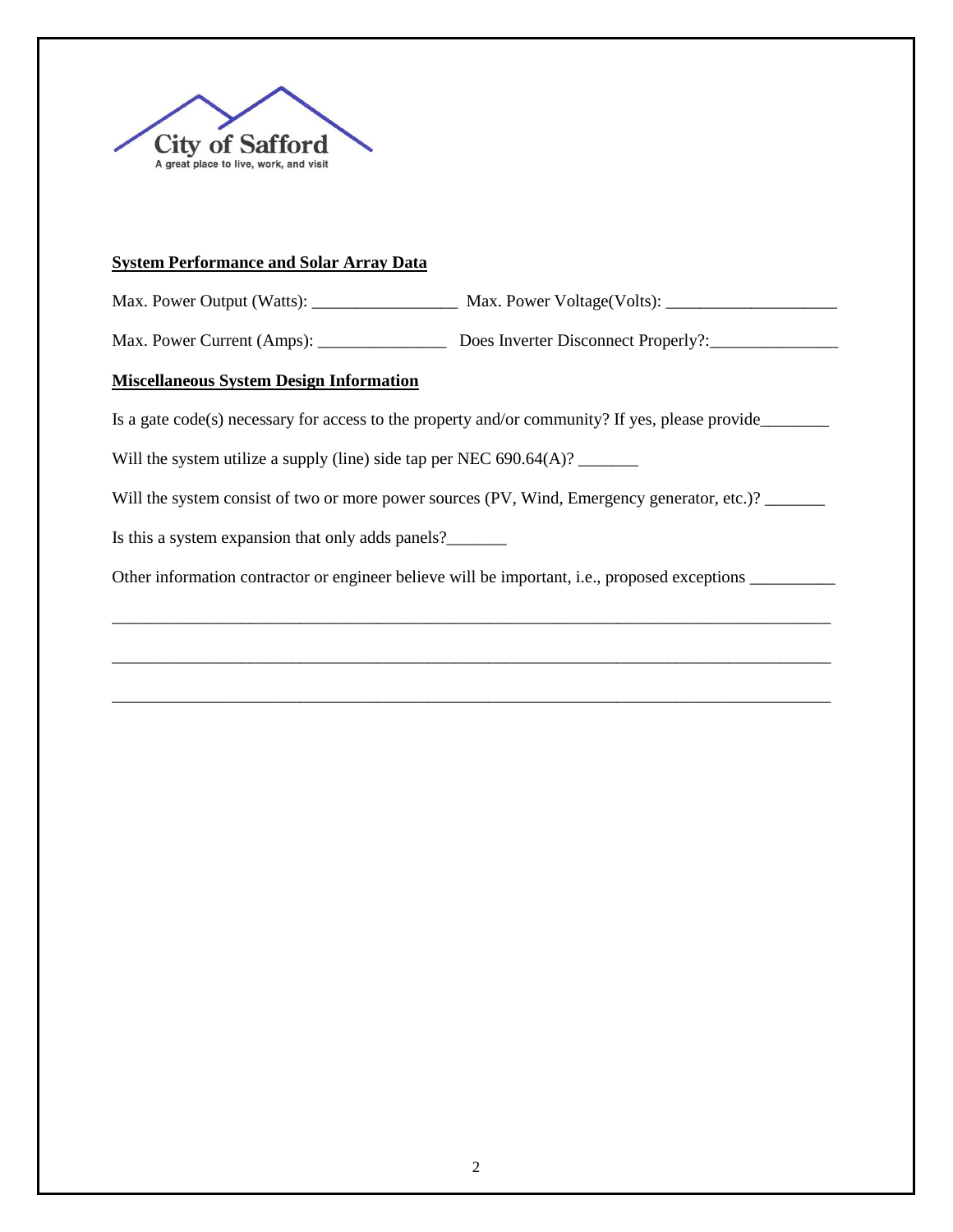#### **Installation Information**

**This system has been installed in compliance with IEEE 929 "Recommended Practice for Utility Interface of Photovoltaic (PV) Systems" and the latest edition of the National Electric Code. The Photovoltaic System components are Listed and Tested by a NRTL to UL Standard 1741.**

| <b>Government Authority Having Jurisdiction (AHJ)</b>                         |                                                        |                                                        |
|-------------------------------------------------------------------------------|--------------------------------------------------------|--------------------------------------------------------|
| Check one:<br>___ City of Benson<br>___ City of Safford<br>__ City of Willcox | ___ Cochise County<br>____Graham County<br>Pima County | ___ Santa Cruz County<br><b>Exemption</b> (see Note 2) |
|                                                                               |                                                        |                                                        |
| <b>NOTES</b>                                                                  |                                                        |                                                        |

- 1) PV/Wind Generation designs shall be prepared by and/or under the direct supervision of an AZ registrant where prescribed by the Arizona Board of Technical Registration in their Rules and Statutes. The complete Rules and Statutes may be found at the Arizona State Board of Technical Registration website: [http://www.btr.state.az.us](http://www.btr.state.az.us/) . Objections to interpretations of these Rules and Statutes will be submitted to the AZ Board of Technical Registration for resolution. SSVEC will support the following but not limited to Rules and Statutes:
	- (a) the Arizona Administrative Code Title 4, Chapter 30, Article 3, Section R4-30-302 Electrical
	- (b) Plans, A. states:

"A registrant shall prepare and submit drawings and specifications for a new electrical system or an addition or modification to an existing electrical system provided the service and associated electrical feeders exceeds 600 amperes 120/240 volts, single phase or 225 amperes 120/208 volts, three phase and the fault current exceeds 10,000 amperes. " (b) Arizona Revised Statutes, Title 32, Chapter 1, Article 3. Regulatory Provisions, 32-142 Public Works A., states: "Drawings, plans, specifications, estimates for public works of the state or a political subdivision thereof involving architecture, engineering, … shall be prepared by or under the direct supervision of a registrant within the category involved."

2) The City of Safford Utilities requires the customer/contractor obtain a construction permit and pass AHJ plans review and an AHJ installation inspection. If the customer submits an exemption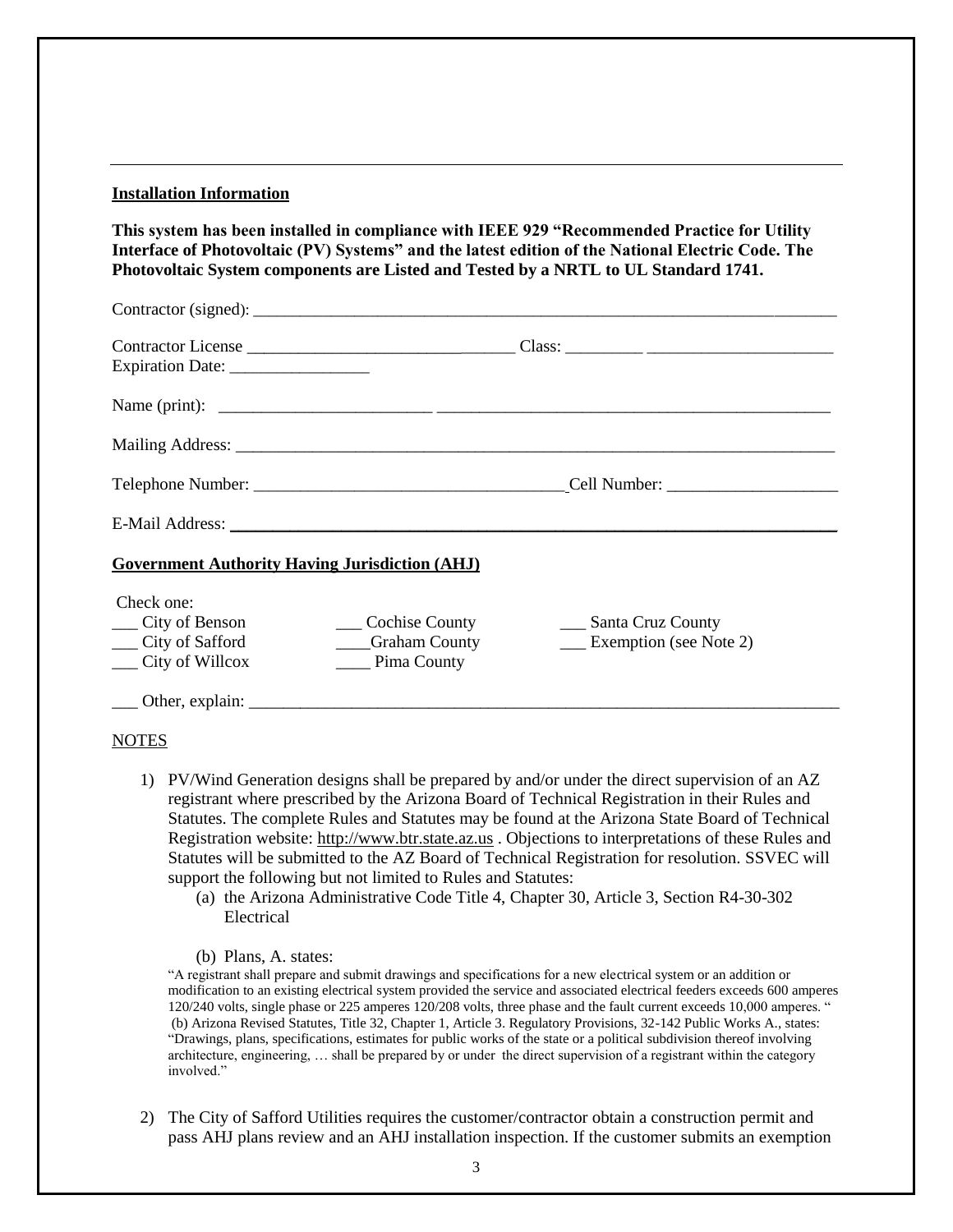from the AHJ installation inspection, the owner may at their option and expense, provide to COS a certification from a State of Arizona registered professional engineer. The certification shall be stamped by the engineer and state the installation adheres to all applicable local, national and industry codes and standards. In addition, the engineer shall certify that all equipment and material are in agreement with the application and design information submitted to the City of Safford, and the equipment and material are installed according to manufacturer's recommendations and City of Safford's Service Entrance Requirements.

## **Additional Information**

The customer must include an electrical one-line and three-line diagram of the PV installation with this agreement form. The electrical one-line diagram must show connections, bus size, circuit breakers, fuses, etc. between main electrical components such as meter(s), main panel, main disconnect switch/breaker, PV breaker, ac utility disconnect switch, PV inverter(s), sub-panel, loads, etc. The customer must also include a detailed map that shows major cross roads and plant locations. A Site Plan must be submitted showing the arrangement of major equipment, including the electric service entrance section and utility meter, locations of PV inverter, interface equipment, and Disconnect Switch. The licensed electrical or PV contractor should be able to provide the electrical one-line diagram, three-line diagram, detailed map, and site plan, and detailed material/labor invoice. Incomplete submittals may result in project delays and additional administrative and engineering charges that shall not be included in rebate calculations.

Customer and Customer contractor/electrician agree not to tamper and/or disable any COF Hold Tag or COS padlock on the ac utility disconnect switch. The purpose of this switch is to protect COS personnel and emergency agency personnel from dangerous backfeeds on circuits they are working on. The Customer is aware that SSVEC personnel will not energize the solar system when they remove the COS hold tag and padlock.

Customer agrees not to encroach on or reduce the safe work space area required by the City Service Entrance Specifications around the City of Safford's service meter and the ac utility disconnect switch.

Customer agrees that City of Safford equipment, in particular the ac utility disconnect switch shall remain readily accessible on a 24 hour/7 days a week basis.